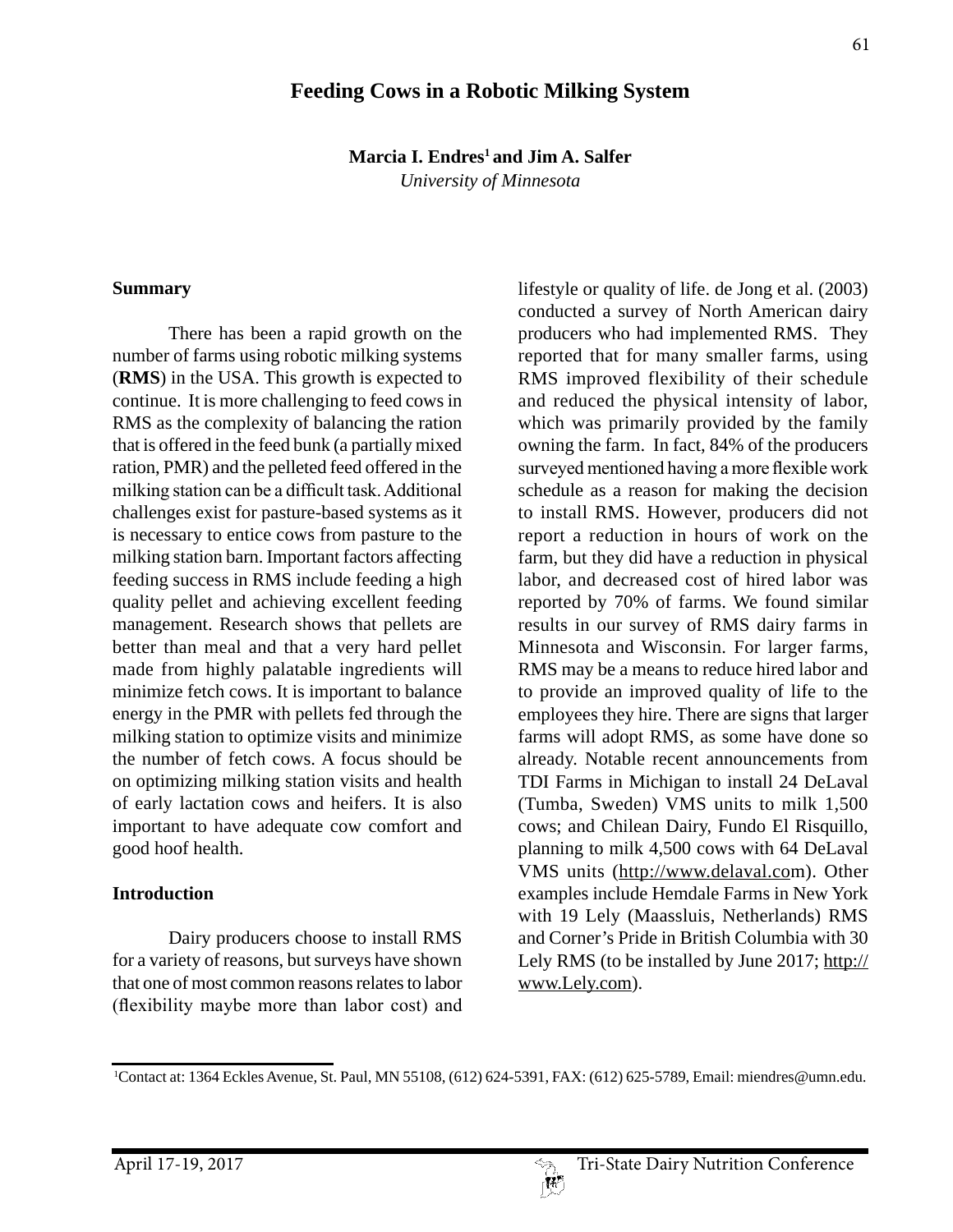It appears that growth in RMS in the USA is a given fact, and one of the most important factors for success in these systems is how cows are fed. When we feed dairy cows, we aim to develop a low cost diet that meets the nutritional requirements of cows while optimizing milk production and cow health. In most conventional confinement herds, this is accomplished by feeding a totally mixed ration (**TMR**) where all the ingredients are mixed together and delivered to the cows. For RMS herds, a PMR containing all the forage and some of the concentrate is offered in the feed bunk. An additional amount of concentrate is fed through the RMS milking station; this amount varies according to the cow's stage of lactation. This appears on the surface to be a simple concept, but achieving the optimal combination of nutrients from the PMR and the concentrate pellet is not necessarily an easy task and it takes some trial and error in some instances.

# **Enticing Cows to the RMS Milking Station is a Key for Success**

The major motivating factor to attract cows to consistently visit the RMS milking station is the pelleted concentrate that is offered in the RMS milking station, not the fact that cows 'feel' they need to be milked at that time. However, cow's attendance to the milking station is not only dependent on the PMR delivered in the feed bunk and pellets offered in the RMS, but also on feeding management, cow comfort, cow health, and social interactions among cows. In a survey we conducted with RMS herds, nutritionists indicated that quality of the pellet offered in the milking station and consistency of the PMR were the 2 most important feeding factors contributing to RMS success.

Rodenburg and Wheeler (2002) showed that in a free flow RMS, feeding a high quality pellet (hard pellet with few fines made from

palatable ingredients) increased the number of voluntary milkings from 1.7 to 2.1/cow per day compared with feeding a low quality pellet. We observed that at start-up of a new RMS, nutritionists and farmers focused on developing a pellet formula that encouraged milking station visits. Once they had a pellet that worked well, other factors became more important. Many producers commented that even minor changes in the PMR moisture, consistency of the mix (i.e., long hay that is difficult to process to a consistent length), and changes in forage quality affected visits. Visits may drop if forage moisture changes and rations are not adjusted promptly. The drop in visits will result in a decrease in milk production and an increase in the number of fetch cows. The increase in fetch cows may disrupt other cow behaviors, resulting in even greater decreases in visits and milk production, leading to a downward spiral that creates much frustration for the producer. It is crucial to have consistent feeding in order to maintain high production and minimize the number of fetch cows.

### **Differences Between Free Flow and Guided Flow RMS Barns**

In barns with free flow traffic, cows can access all areas of the barn without restriction. In guided flow traffic, one-way gates and selection gates are used to guide cows to milking, feeding, and resting areas. Free flow traffic was associated with greater milk yield per cow per day (Tremblay et al., 2016) compared to guided flow; their study included only Lely RMS farms. Guided flow was associated with increased number of milkings per day and reduced number of cows being overdue for milking and needing to be fetched (Bach et al., 2009). Cows managed in a guided flow system consumed less meals per day but larger meals with longer meal duration when they visited the feed bunk, resulting in no difference in total eating time, eating rate, or average daily DM intake (Bach et al., 2009).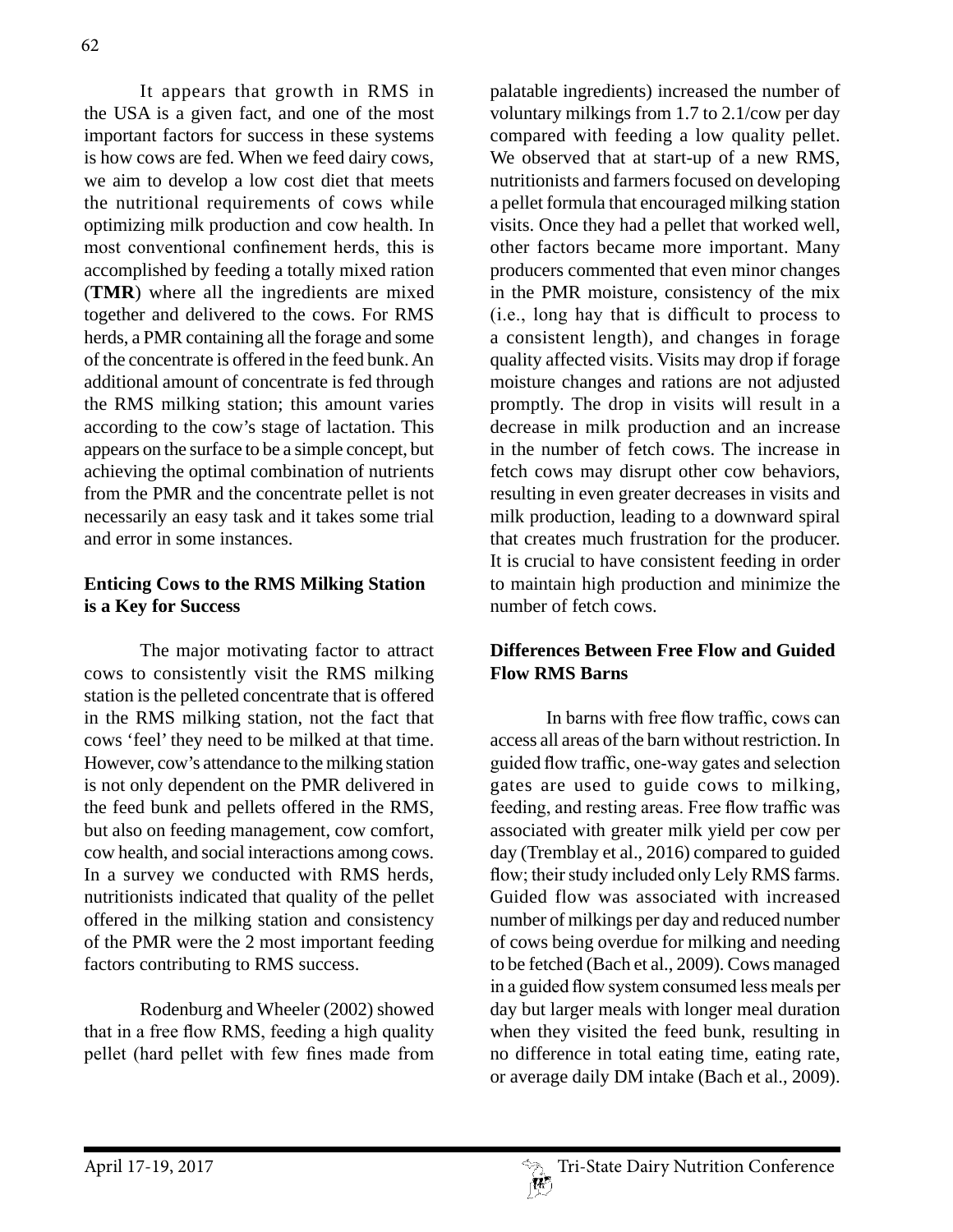There are two types of guided flow traffic - milk first and feed first. In the milk first system, cows leaving the resting area must pass through a pre-selection gate that determines if she is eligible for milking. If she meets the requirement to be milked, she is guided to a commitment pen that contains the RMS milking station. If she is not eligible for milking, she is allowed to enter the feed bunk area and can only enter the resting area through a one-way gate. In the feed first system, cow traffic is the reversal of the milk first system. After eating the PMR, cows enter a selection gate that determines if she is eligible for milking. The gate either guides her to the commitment pen for milking or to the resting area. Farmer comments and our observations indicate that the milk first system is superior with the US style of dairying where economics demand high milk production. In feed first systems, cows consume the PMR and tend to stand in the feed alley or commitment pen ruminating without visiting the RMS milking station.

Independent of type of flow used in the RMS, efficient cow flow through the RMS milking station is an important factor influencing the availability of the RMS for milking. This can be inhibited by cows hesitating to leave the RMS milking station, cows remaining in the exit lane, and cows blocking the exit lane outlet. Jacobs and Siegford (2012) reported that cows exited the milking station slower when they were not milked (sufficient time from the previous milking had not lapsed) compared to cows who were successfully milked. Cows were more hesitant in the exit lane if another cow was blocking her exit from the lane on the other side of the exit lane one-way gates, or if other cows were in the area at the exit of the milking station. Later lactation and mid lactation cows were also more likely to hesitate in the exit lane than cows in early lactation. Interestingly, heifers were more often the cause of blocking

events than mature cows. Additionally, lighter heifers were more often the cause of blocking events than heavier heifers.

### *Free flow system feeding strategies*

Our survey indicated that the amount of pellets offered through the milking station in free flow system farms averaged 11 lb/cow per day and ranged from 2 to 25 lb/cow per day. The PMR was balanced for milk production levels of 10 to 30 lb less than the herd's bulk tank average milk production.

Lead feeding is generally used in early lactation. To 14 to 28 days in milk, cows are fed for 75 to 90 lb/day of milk. From 14 to 28 days in milk through peak lactation, cows continue to be fed nutrients that support 75 to 90 lb/day of milk or for actual milk production, whichever is higher. After this time, the feed delivery changes to feed cows for actual milk production and regaining body condition. Some farms with very high producing late lactation cows close to dryoff develop a feed table for late lactation cows that decreases RMS station feed so cows drop in production before dry off. One challenge of free flow systems is that late lactation cows can become fetch cows. A key to preventing this is to have an excellent reproductive program that maintains high milk production through the end of lactation.

### *Guided flow system feeding strategies*

Feed first and milk first guided flow RMS use different feeding strategies. Feed first systems use a feeding strategy that is very similar to free flow milking systems and will not be discussed further.

Our survey indicated that most milk first guided flow system dairy producers have a different feeding philosophy than free flow. The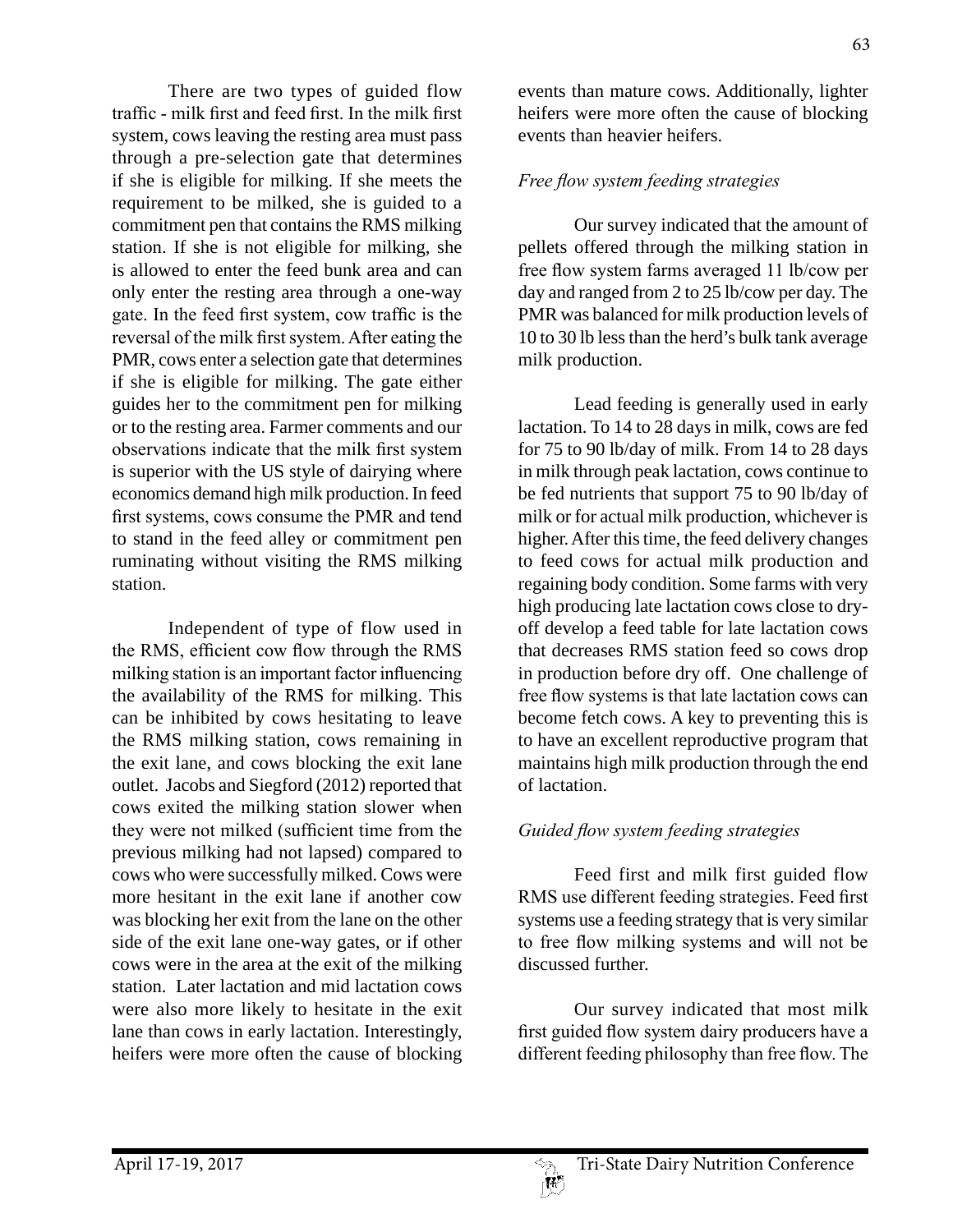amount of feed offered in the milking station is minimal and only used to entice cows to attend the milking station. A higher percentage of the cow's feed intake is delivered through the PMR. One main reason farmers install guided flow RMS is the desire to feed less of the more expensive pelleted feed in the milking station. Farmers with milk first guided flow systems were feeding from 2 to 12 lb of pellets/cow per day. The average amount fed across all herds was approximately 8 lb/cow per day. Commonly, 1.5 to 3 lb of pellets was fed at every milking visit. Because earlier lactation, higher producing cows are guided to the milking station more frequently, they receive more RMS pelleted concentrate.

The PMR in guided flow systems tended to be slightly higher in energy (0.015 Mcal net energy for lactation/lb DM) and lower in neutral detergent fiber (2.1% of DM) than the PMR in free flow systems. For guided flow herds, the PMR was balanced for 9 to 20 lb less milk production than the average of the herd. This difference should be expected between free flow and guided flow systems. Using a high energy density PMR in free flow barns may lead to more fetch cows or decreased milking frequency, resulting in less milk production per cow, whereas in guided flow barns, cows are guided to the milking station using selection gates.

## **Other Feeding Considerations**

# *PMR composition and physical characteristics*

Table 1 summarizes key PMR nutrient concentrations from our Minnesota/Wisconsin survey and a 2013 Ontario survey (T. Wright, Ontario Ministry of Agriculture, personal communication). Wright also evaluated the PMR particle size using the Penn State Particle Separator and reported a higher percentage of particles on the top screen and a lower percentage on the bottom screen than recommended in a TMR (average 13.1% on the top sieve). This is expected considering some of the concentrate is fed in the milking station separate from the PMR.

# *Pellet composition and physical characteristics*

Pellets that are made from high quality, palatable ingredients and with a very hard sheer force promote increased visits and more rapid feed consumption. Nutritionists need to pay special attention to manufacturing processes to produce a consistent pellet with a high sheer force. Milking station pellets should be designed to complement the farms' forages and other ingredients in the PMR. For example, if the PMR is high in corn silage and thus high in starch, a pellet with highly digestible NDF from by-products should be considered to minimize the risk of sub-acute ruminal acidosis.

Using pelleted feed of different ingredient inclusion rates could be beneficial to more precisely feed individual cows. Halachmi et al. (2006) found that both pellets high in starch (high inclusion of ground barley, corn, sorghum, and wheat bran) and pellets high in digestible neutral detergent fiber (high inclusion of soy hulls, corn gluten feed, and soybean meal) could be used successfully to attract cows to the RMS. The 2 pellets resulted in similar daily milk visits, milk yield, and fat-corrected milk yield. However, concentrate allowance was kept low. Miron et al. (2004) reported a difference in milk components with a higher concentrate allowance - concentrates high in starch resulted in greater milk protein percentage; whereas, concentrates high in digestible fiber resulted in greater milk fat percentage. However, results of these studies may indicate that palatability can be maintained even when significant changes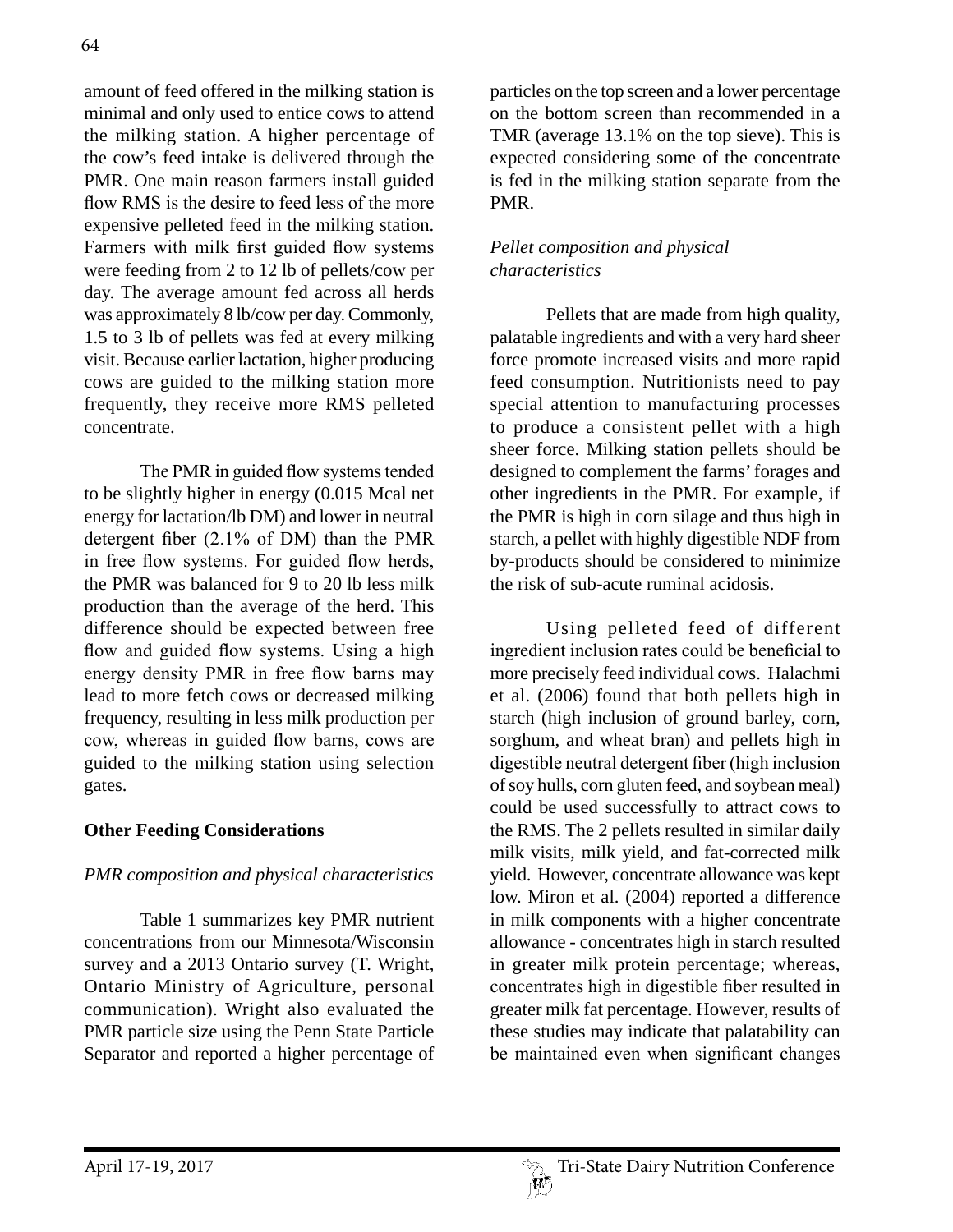are made to the ingredient composition of the pelleted concentrate.

# **Precision Feeding**

One potential advantage of RMS is the opportunity to feed each cow closer to her nutrient requirements by providing nutrients through a combination of the PMR and milking station pellet. Even though RMS allow for feeding more than one concentrate feed in the milking station, many producers in our survey only used one feed. Some producers are more recently using more than one feed to better target cows' nutrient requirements. Feeding a combination of concentrates in the milking station at different proportions and amounts according to milk yield, body weight, stage of lactation, and potentially milk components may maximize returns from RMS (Bach and Cabrera, 2017). These authors suggested that concentrate meal sizes should be limited to about 3 lb or less per visit so that cows consume all the feed that is allocated to them at each visit (Bach and Cabrera, 2017).

## **Fresh Cow Management**

Most RMS facilities do not have a separate fresh/early lactation group. Suggestions to consider that may increase the likelihood that all cows have a successful transition and high milk production include:

- 1. Use of multiple feeds through the milking station which allows the producer to use feed additives specifically targeted to fresh cows. As mentioned earlier, this will allow more precise targeting of nutrients to meet the cow's needs.
- 2. Special observation and monitoring of fresh cows. Fresh cows that are not feeling well may continue to consume all the milking

station pellet but decrease intake of the PMR. This can potentially lead to sub-acute rumen acidosis, digestive upsets, and increase the risk for other diseases.

- 3. Rumination and activity on all fresh cows should be observed daily. The RMS software (depending on the system) creates a daily list of cows that are not meeting rumination and activity goals compared to herd mates. If these metrics are deteriorating, producers need to intervene rapidly and consider making adjustments to the milking station feed offered.
- 4. It is important to have a high quality PMR to encourage intake at the feed bunk.
- 5. Frequent fetching of fresh cows should be a priority. Research has shown that high milking frequency in early lactation increases milk production throughout lactation.

# **Feeding Consistency**

Cows like consistency. This is even more important in a RMS herd. Farmers that achieve consistently high milk production achieve these goals:

- 1. Consistent PMR (PMR is adjusted to maintain nutrient concentration as forage DM changes) that is well balanced and composed of high quality ingredients.
- 2. Consistent mixing and delivery of the PMR.
- 3. Consistent feed push ups.
- 4. Consistent, high quality RMS milking station pellet.

65

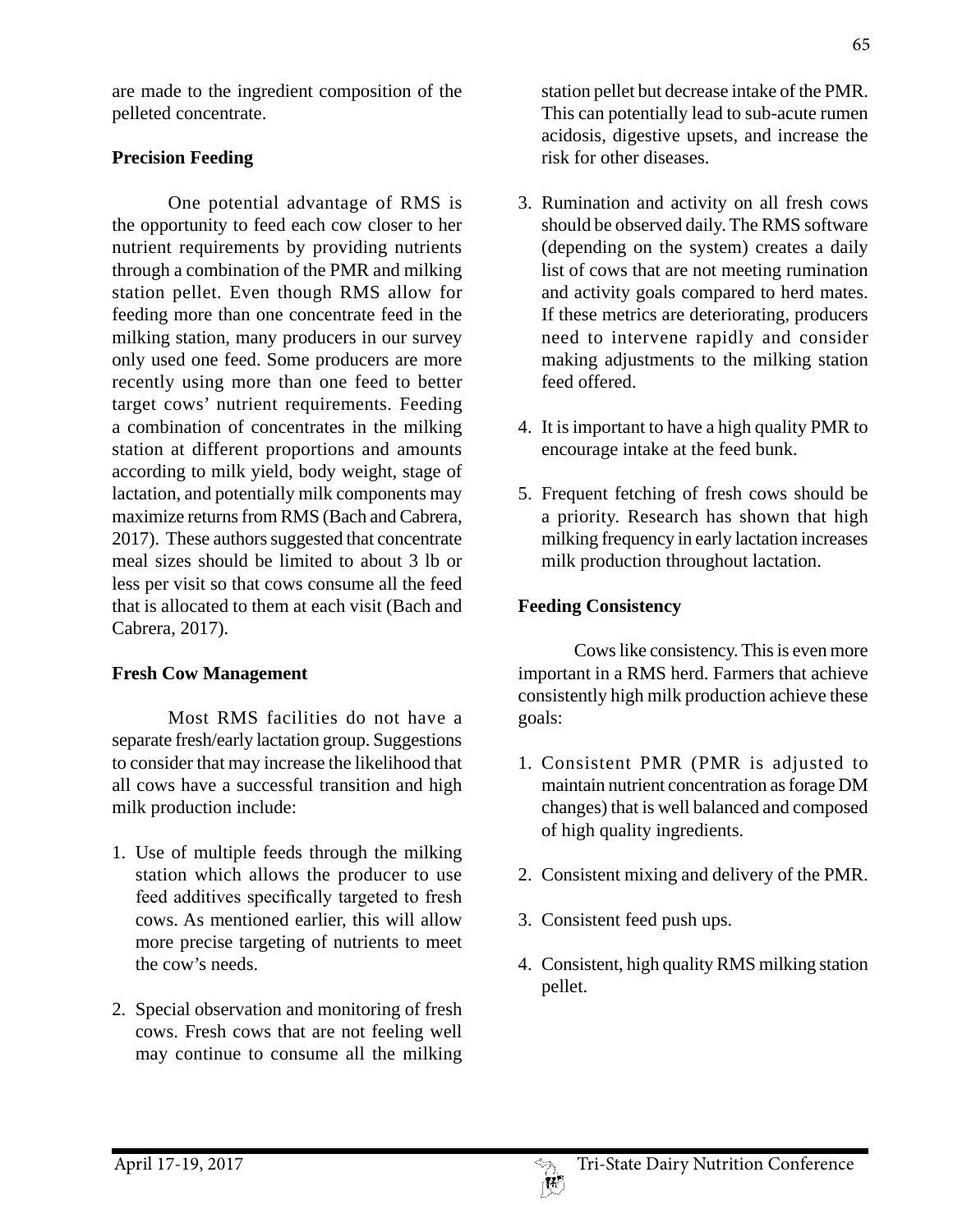## **Considerations for RMS in Grazing Herds**

When RMS is used in grazing herds, there is an additional challenge of enticing cows to leave the pasture and voluntarily attend the RMS milking station. In pasture-based systems, there appears to be a relatively large percentage of cows with long milking intervals (defined as greater than 16 hours). Lyons et al. (2013) found 47 and 38% of milking intervals exceeded the 16-hour threshold in groups of cows fed a PMR and concentrate pre and post milking, respectively. Cows fed pre milking returned from pasture to the milking barn sooner (11.9 hours) than cows fed post milking (13.3 hours); however, the cows fed pre milking spent more time in the feeding and waiting areas before entering the RMS platform (voluntary rotary RMS), resulting in a decreased average milking frequency compared to those fed post milking (1.6 vs. 1.7 milkings per day for groups fed pre and post milking, respectively). It is important to note that while there were differences in cow behavior, no differences were found in daily milk yield between the 2 feeding management systems. Davis et al. (2005) also reported a low milking frequency per cow in a pasture-based system with an average of 1.1 milkings per day (range of 0.9 to 1.9).

### **Conclusions**

Feeding cows in RMS requires adjustments on ration formulation to address the need to entice cows to the milking station. Many factors affect attendance to the RMS and influence milk production. Along with balancing the PMR and concentrate pellet for the targeted milk production goal of the farm, factors related to feeding management, cow comfort, and transition cow programs also play a major role. The use of multiple feeds at the milking station (both amount and composition) to more closely match the nutrient needs of individual cows is an area that has not yet been extensively implemented in US herds and could be beneficial to the success of RMS.

#### **References**

Bach, A., and V. Cabrera. 2017. Robotic milking: Feeding strategies and economic returns. J. Dairy Sci. 100:in press.

Bach, A., M. Devant, C. Iglesias, and A. Ferret. 2009. Forced traffic in automatic milking systems effectively reduces the need to get cows but alters eating behavior and does not improve milk yield of dairy cattle. J. Dairy Sci. 92:1272-1280.

Davis, K.L., J.G. Jago, R. Wieliczko, P.J.A. Copeman, K. Bright, and M.W. Woolford. 2005. Factors influencing milk harvesting efficiency in an automatic milking system. Pages 271–275 in Proc. N. Z. Soc. Anim. Prod., 65, Christchurch, New Zealand. New Zealand Society of Animal Production Inc., Hamilton, New Zealand.

de Jong, W., A. Finnema, and D.J. Reinemann. 2003. Survey of management practices of farms using automatic milking systems in North America. ASAE Annual International Meeting Technical Paper No. 033018.

Halachmi, I., E. Shoshani, R. Solomon, E. Maltz, and J. Miron. 2006. Feeding of pellets rich in digestible neutral detergent fiber to lactating cows in an automatic milking system. J. Dairy Sci. 89:3241-3242.

Jacobs, J.A., and J.M. Siegford. 2012. The impact of automatic milking systems on dairy cow management, behavior, health, and welfare. J. Dairy Sci. 95:2227-2247.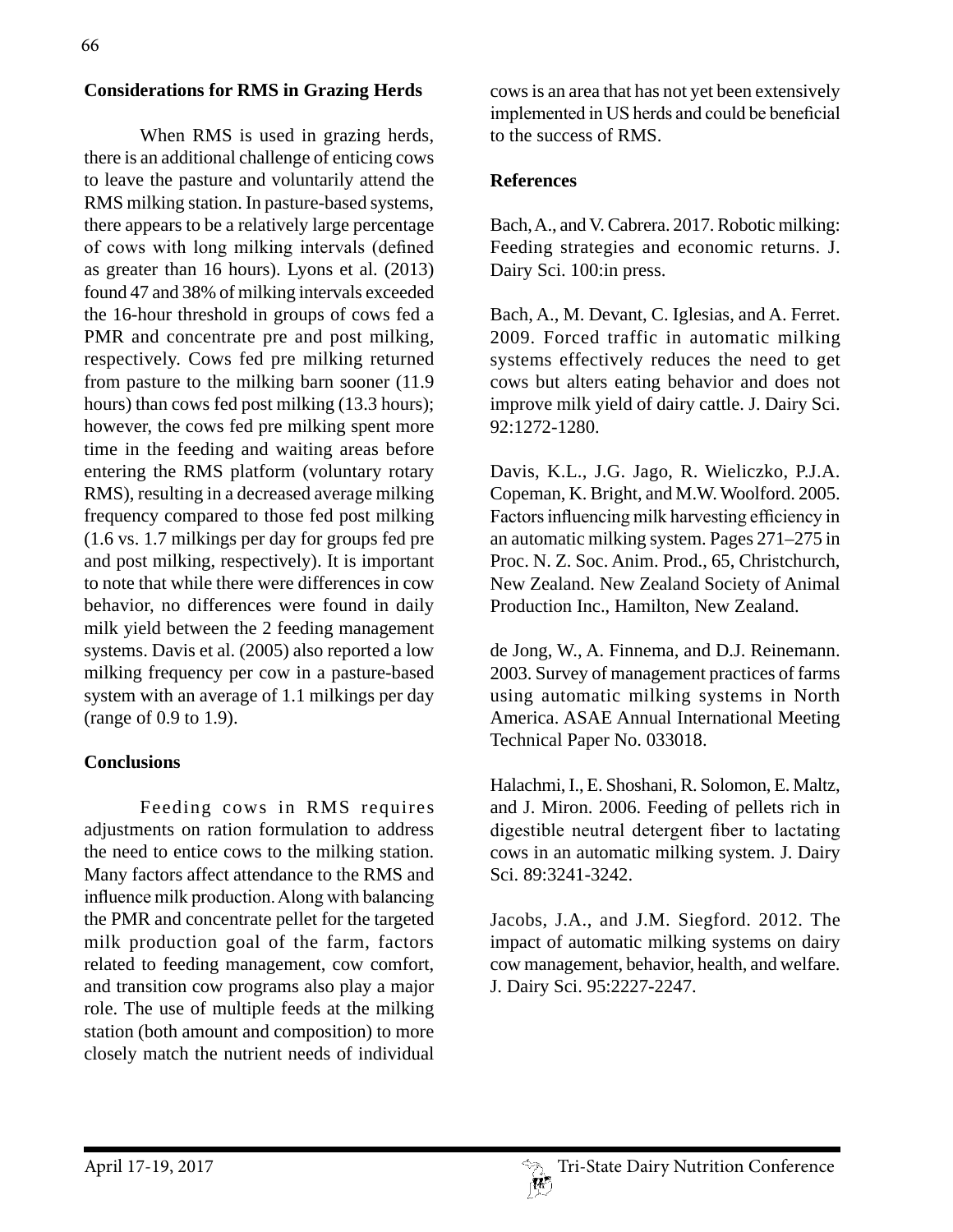Lyons, N.A., K.L. Kerrisk, and S.C. Garcia. 2013. Effect of pre- versus postmilking supplementation on traffic and performance of cows milked in a pasture-based automatic milking system. J. Dairy Sci. 96:4397-4405.

Miron, J., M. Nikbachat, A. Zenou, and D. Ben-Ghedalia. 2004. Lactation performance and feeding behavior of dairy cows supplemented via automatic feeders with soy hulls or barley based pellets. J. Dairy Sci. 87:3808-3815.

Rodenburg, J., and B. Wheeler. 2002. Strategies for incorporating robotic milking into North American herd management. Proc. First North Amer. Conf. on Robotic Milking. pp. 18-32.

Tremblay, M., J.P. Hess, B.M. Christenson, K.K. McIntyre, B. Smink, A.J. an der Kamp, L.G. de Jong, and D. Döpfer. 2016. Factors associated with increased milk production for automatic milking systems. J. Dairy Sci. 99:3824-3837.